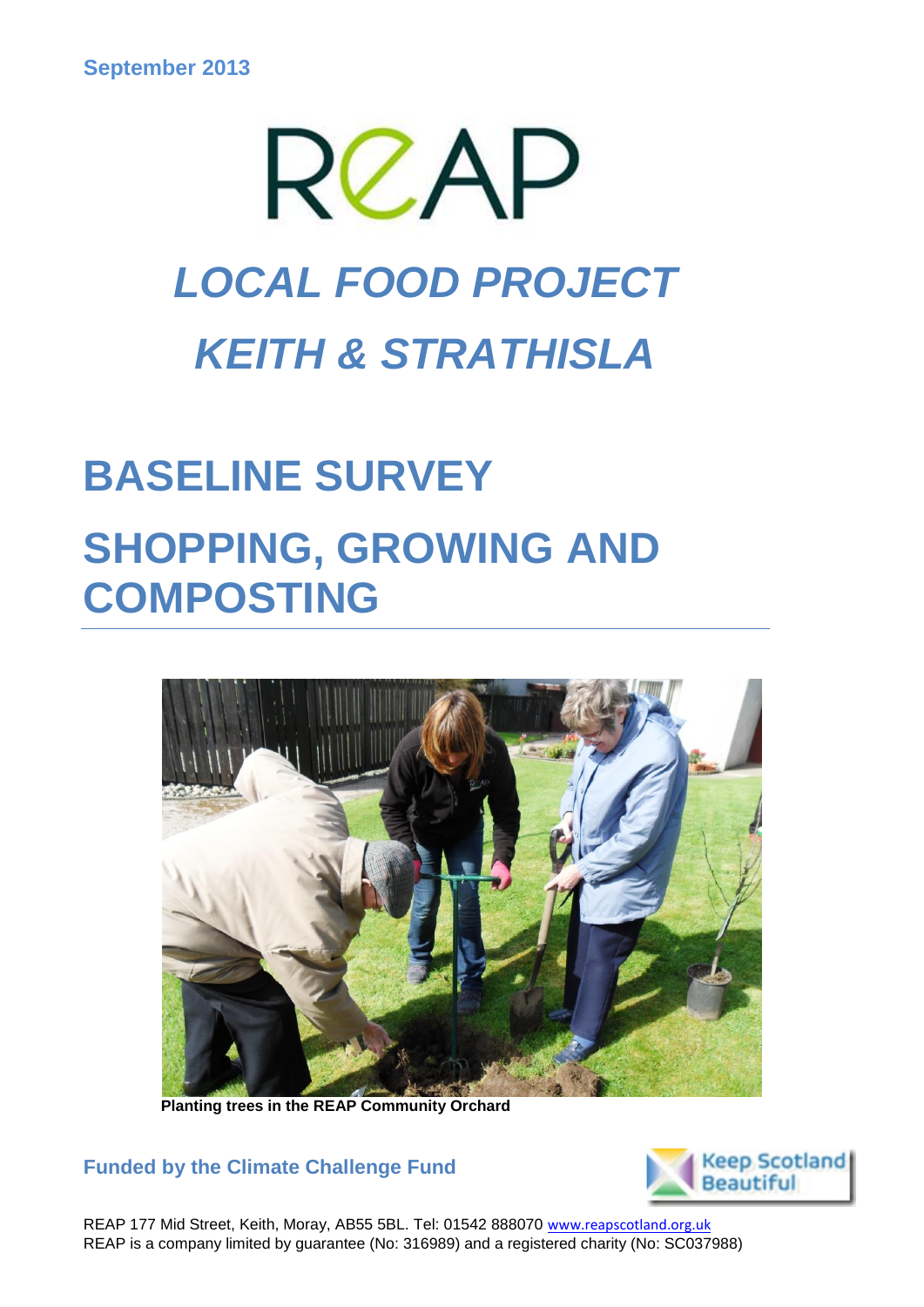# **ACKNOWLEDGEMENTS**

We would like to thank everyone who took the time to fill in the survey and the Climate Challenge Fund who made this work possible.

## **KEY FINDINGS**

The survey was designed to capture a baseline snapshot of how much local food people in Keith ate, where they bought it, and which local food businesses they knew about. It also asked if people grew their own food, had any fruit trees or bushes in their garden, or composted food waste. Responses could be chosen from 'all', 'most', 'some' (up to half), 'little' or 'none'.

### **Local food**

On average out of **28** meals and snacks per week, people ate local food or ingredients **10** times per week (**36%** of the time) and fruit or vegetables **16** times per week (**57%** of the time). People who did more shopping in local businesses tended to eat more local food. **24%** of households didn't know if their meals contained local food or not.

### **Local shopping**

The supermarkets dominated with **69%** of households doing 'all' or 'most' of their shopping there. **51%** of households did 'all' or 'most' of their shopping at Keith Tesco and **17%** bought 'all' or 'most' at other supermarkets **11** to **44** miles away. This is lower than the national average, as the four big supermarket chains (Tesco, Asda, Sainsburys and Morrisons) control over **80%** of food sales.<sup>1</sup>

**5%** of households did 'most' or 'all' of their shopping in local shops and **73%** did 'some' or 'a little' there. Awareness of local food outlets, such as the butchers and deli was high, but awareness of fish vans and The Steading, a local social enterprise café was lower. Several suggestions were made regarding other local food producers and retailers for us to follow up on.

### **Local growing**

**38%** of people grew 'some' or 'a little' of their own produce. Two respondents, who lived in a rural area, grew 'most' of their own food.

Interestingly, growing their own fruit or vegetables did not lead to people eating more fruit and vegetables than those who did not grow their own.

**34%** of respondents had fruit trees or bushes in their garden. REAP staff and volunteers are planting a community orchard at various sites in and around Keith for anyone to use and making an 'Apple Map' of wild and community fruit trees.

# **Composting**

**51%** of households composted their food waste. This is higher than the national average of 36%.<sup>2</sup>

<sup>1.</sup> Corporate Watch. (ND) *Corporate Control of the Food System and the Rise of Supermarkets*: <http://www.corporatewatch.org/?lid=3711>

<sup>2.</sup> The Scottish Government (2013). *Key Scottish Environment Statistics 2013*: <http://www.scotland.gov.uk/Resource/0043/00432290.pdf>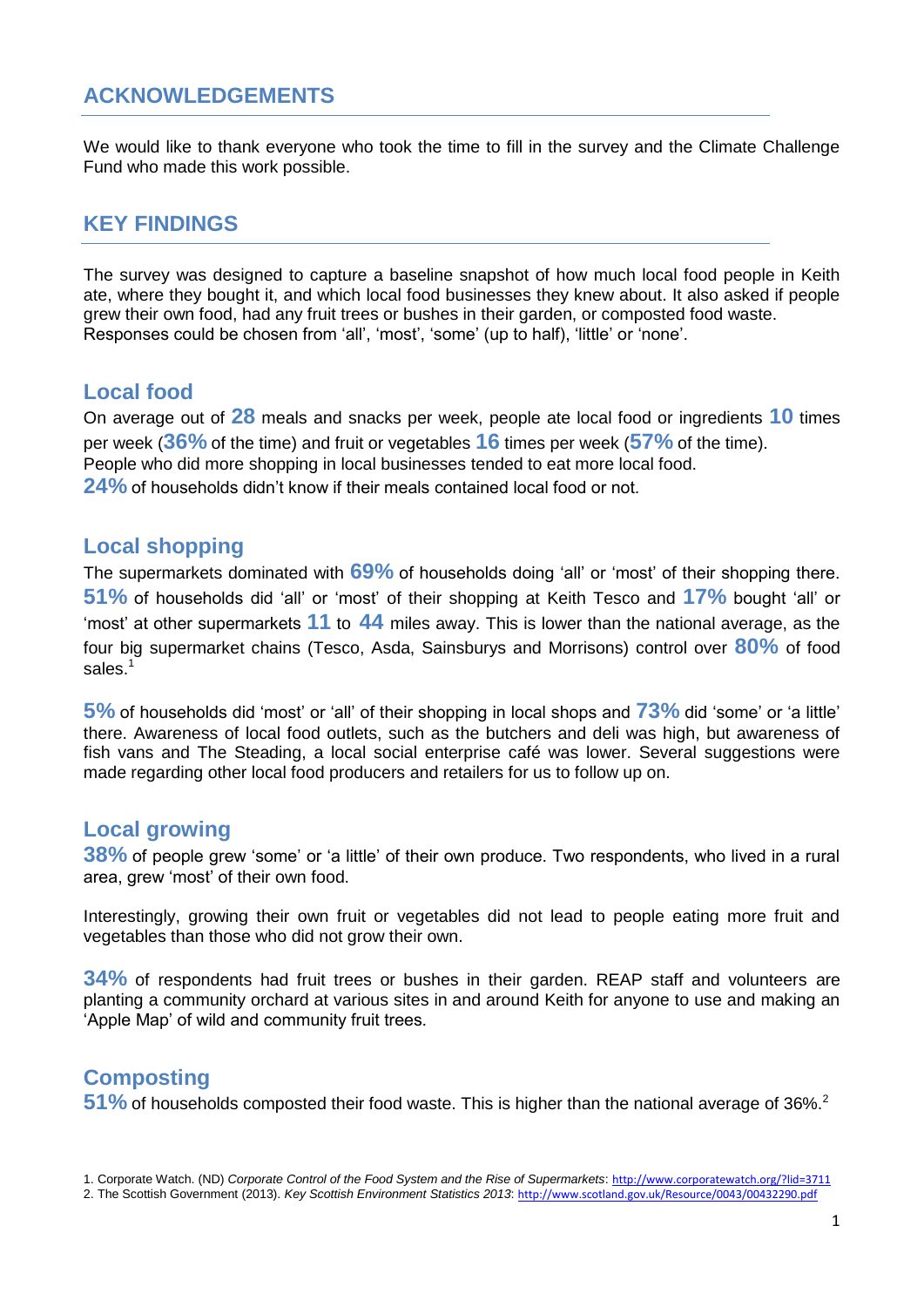# **CONTENTS**

|                                                   | Page           |  |  |  |
|---------------------------------------------------|----------------|--|--|--|
| Acknowledgements                                  |                |  |  |  |
|                                                   |                |  |  |  |
| <b>Key Findings</b>                               | 1              |  |  |  |
| <b>Survey Purpose and Scope</b>                   | $\overline{2}$ |  |  |  |
| Methodology                                       | 3              |  |  |  |
| <b>Findings</b>                                   |                |  |  |  |
| Eating local food                                 | 3              |  |  |  |
| Eating fruit and veg                              | 4              |  |  |  |
| Where do you get 'most' or 'all' of your food?    | 4              |  |  |  |
| Other supermarkets                                | 5              |  |  |  |
| Local shops                                       | 5              |  |  |  |
| Are shopping and eating local food connected?     | 6              |  |  |  |
| Growing your own                                  | $\overline{7}$ |  |  |  |
| Does growing your own influence what you eat?     | $\overline{7}$ |  |  |  |
| Do you have fruit trees or bushes in your garden? | $\overline{7}$ |  |  |  |
| Composting                                        | 8              |  |  |  |
| Conclusions                                       | 8              |  |  |  |
| Appendix 1 - survey questionnaire                 |                |  |  |  |

# **SURVEY PURPOSE AND SCOPE**

The survey was designed to establish a baseline on food growing, shopping and composting habits in Keith & Strathisla at the start of REAP's Local Food Project. REAP (Rural Environmental Action Project) is a sustainable development charity and social enterprise based in Keith. Members of the public, schools, the Fifty Plus group, young people attending The Loft Youth project and Keith Allotments Group members were surveyed.

We asked how much local food people ate, where they bought it and what their awareness of local food businesses was. We expected supermarket shopping would probably dominate the results, but that local businesses would take a share of the market.

We also asked if people grew their own produce, had fruit trees or bushes in their garden and how much fruit and veg they ate. We expected there would be a level of growing but did not know how much, or how many fruit trees and bushes there were.

We asked if people composted their food waste. Buy-in to recycling in Moray is high and the Local Authority supply small caddies for food waste, and collect food and garden waste weekly, so we expected composting levels might be quite high.

Quantitative responses were selected from a choice of 'all', 'most', 'some' (up to half), 'a little' or 'none'.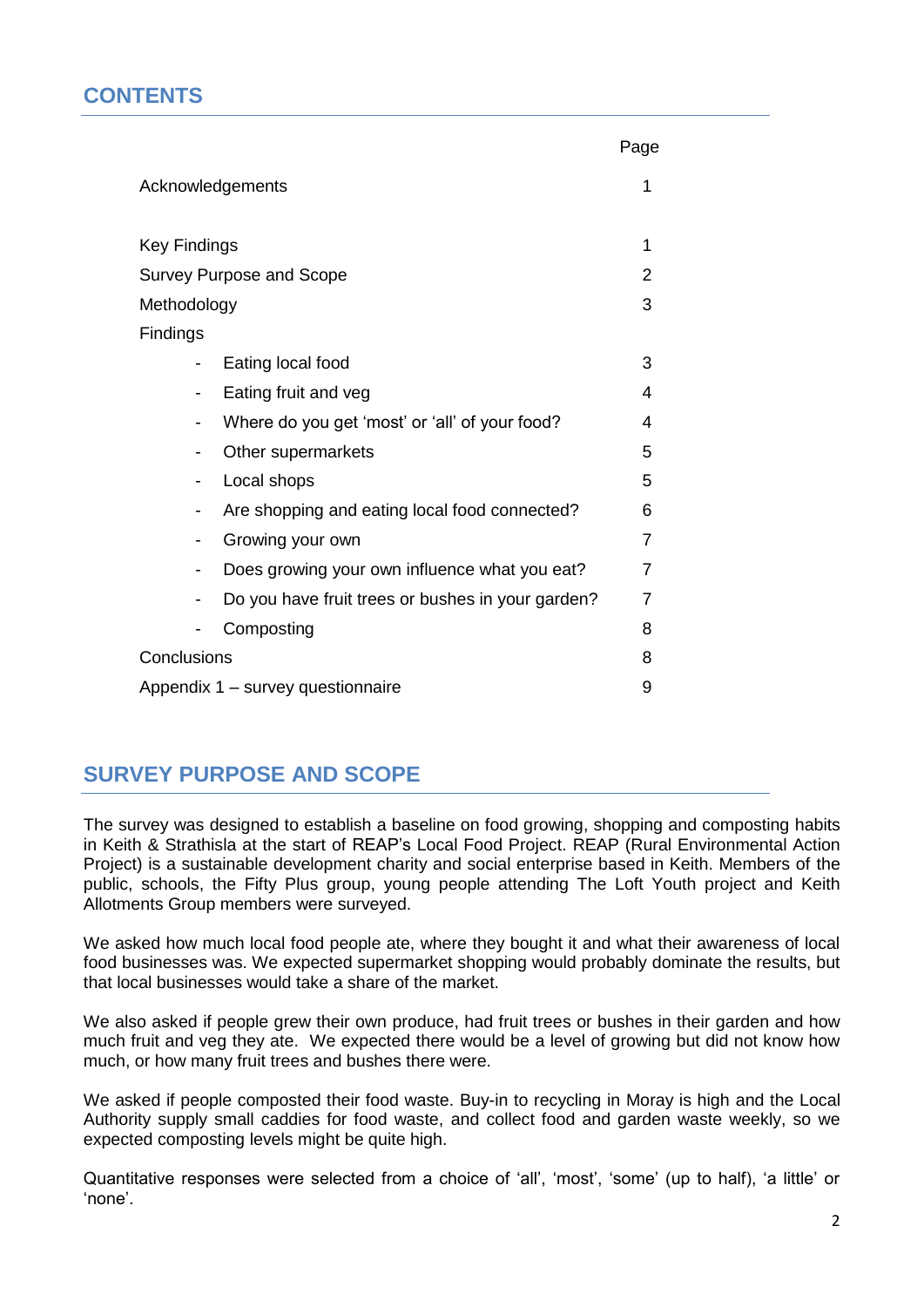According to the 2001 Census<sup>1</sup>, Keith has a population on 4,491, giving an estimated population for Keith & Strathisla of around 5000. The baseline questionnaire (see Appendix 1) was answered by 164 households made up of 518 individuals, giving a confidence interval of 4.1% at 95% confidence level. This provides the level of confidence that the survey truly reflects the views of the population.

The survey took place from February to May 2013. It was available as a hard copy to members of the public, those attending our Back to Basics growing workshops, those at Keith Allotments Group meetings, the local Fifty Plus group, local library and local schools. The survey was also available online and was promoted on local social media sites and the REAP website.

Return rates were highest with a 'captive audience' – such as at local organisations' meetings. Agreed, project-related rewards such as gardening tools and raised beds were successfully used to incentivise schools to give a good return rate. A hamper of local food and one from Hamlyn's (local oat producer) were also used as incentives at events.

Response rates to the online survey were very low, possibly partly because we were still developing the online presence of the project.

## **FINDINGS**

## **Eating local Food**

On average, people ate a meal or snack containing local food 10 out of 28 times per week or 36% of the time.



**Ate local food** 

This ranged from a minimum of zero to a maximum of 28 meals or snacks in a week.

A quarter of households did not know how many meals contained local food.

During the survey pilot, one respondent asked why it was important to eat local food.

#### Fig. 1: Ate local food

1.Scotland's Census (2011). *Comparative Population Profile: Keith Locality Scotland:* <http://www.scrol.gov.uk/scrol/browser/profile.jsp?profile=Population&mainArea=Keith&mainLevel=Locality>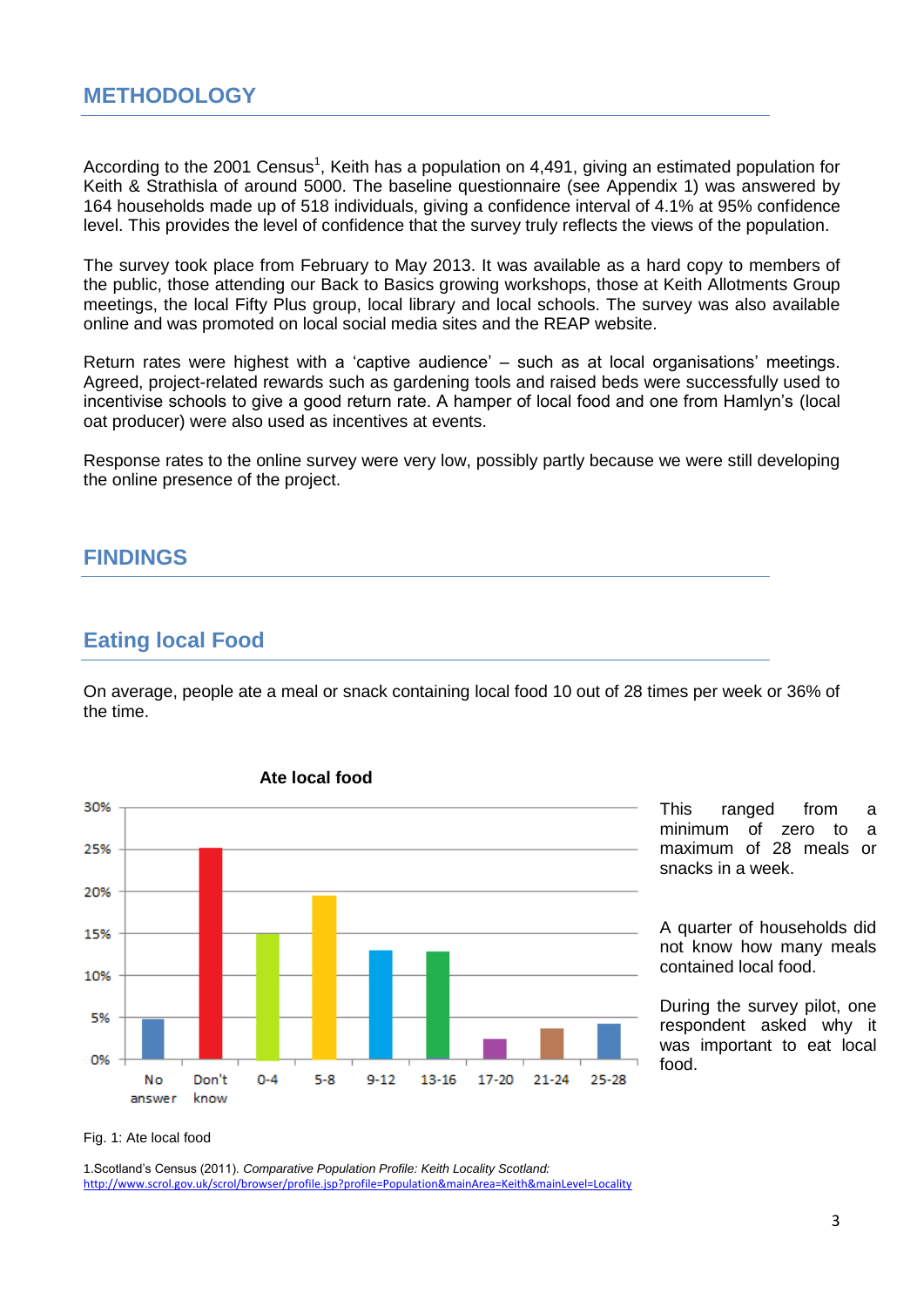# **Eating fruit and veg**

On average, people ate fruit or vegetables 16 out of 28 times per week or 57% of the time.





This ranged from a minimum of 2 to a maximum of 28 meals or snacks in a week.

Fig. 2: Ate fruit or vegetables

# **Where do you get 'most' or 'all' of your food?**



51% of households did 'all' or 'most' of their shopping at **Keith Tesco**

17% bought 'all' or 'most' at **other supermarkets** between 11 and 44 miles away

5% did 'most' of their shopping in **Keith local shops**

1% grew 'most' of their **own produce**

Fig. 3: Sources of 'all' or 'most' shopping

A total of 68% of 'most' or 'all' of food shopping is from supermarkets. The four big supermarket chains (Tesco, Asda, Sainsburys, Morrisons) control over 80% of UK food sales<sup>1</sup>, so this is significantly lower than the national average.

1. Corporate Watch. (ND) *Corporate Control of the Food System and the Rise of Supermarkets*: <http://www.corporatewatch.org/?lid=3711>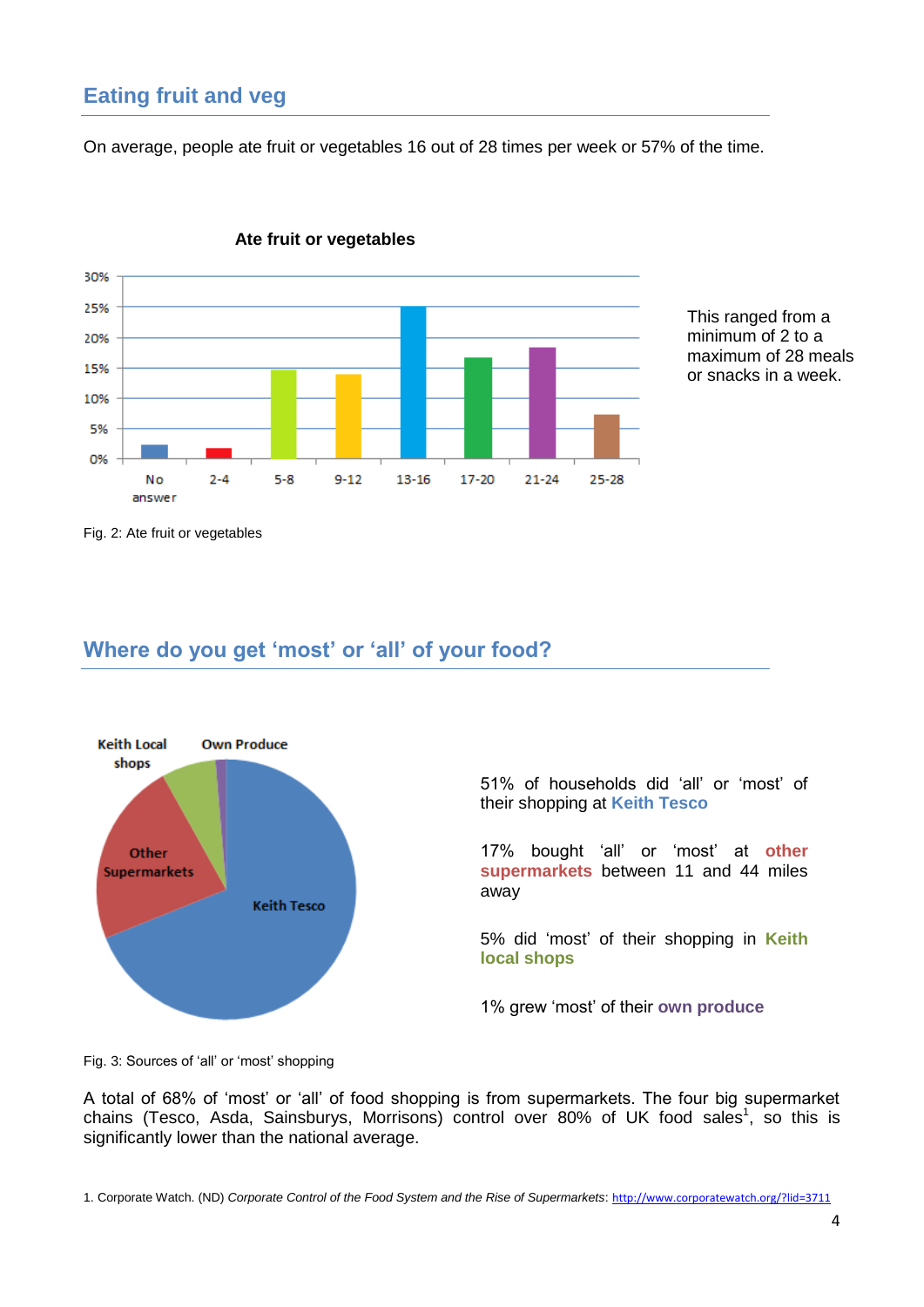# **Other supermarkets**



The majority of 'other supermarket' shopping was in Elgin, 17 miles northwest of Keith, and Huntly 11 miles south east.

Other locations included Inverurie 33 miles away and the furthest away was Westhill at 44 miles.

Fig. 4: Miles to other supermarkets

# **Local shops**

Like many towns, Keith has fewer local businesses, including food businesses, than in the past.



As well as the 5% who did 'most' or 'all' of their food shopping in local shops, 25% did 'some' (up to half) their shopping there and 48% did 'a little'.



#### **How much food shopping do you do in local shops?**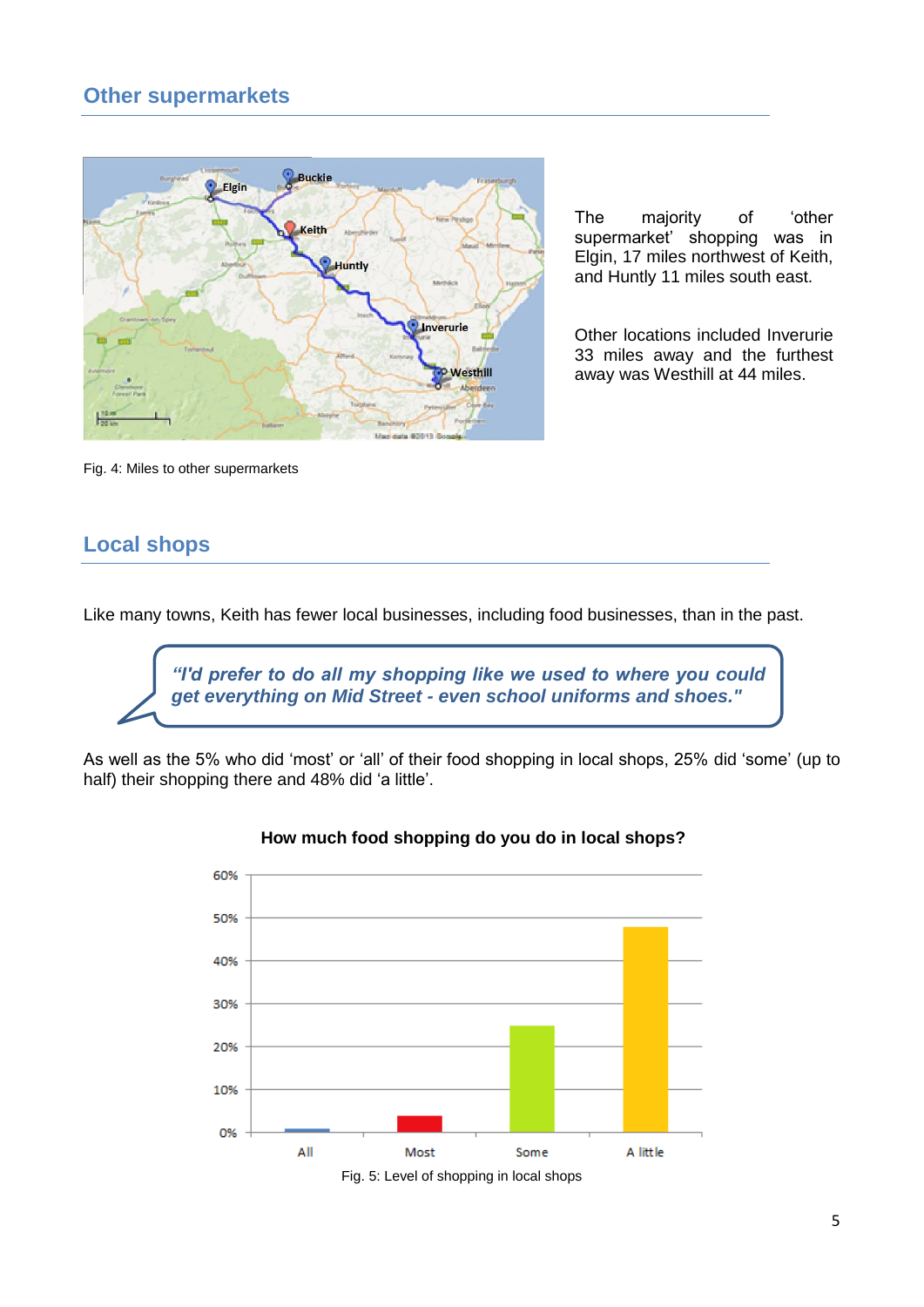There are well-established, popular shops including a Deli/grocery and two butchers on Mid Street. As with other areas, there was anecdotal evidence of an increase in trade at the butchers in the wake of the horsemeat scandal.

We asked if people knew they could buy local food at:

| • The butchers                                  | 94% said yes |
|-------------------------------------------------|--------------|
| • Bruce's Deli                                  | 93% said yes |
| $\bullet$ Fish vans                             | 66% said yes |
| • The Steading (a local social enterprise café) | 32% said yes |

We also asked if there were any other retailers of local food that people wanted to tell us about and received 15 other suggestions to follow up.



#### **Summary of where people get their food**

Fig. 6: Summary of where food comes from

# **Are shopping local and eating local food connected?**



#### **Average number of meals containing local food**

People who by 'most' or 'all' of their food in local shops were compared with those who bought 'most' or 'all' in Tesco or other supermarkets.

Those who shopped predominantly in local shops ate more than twice as much local food than those who did not.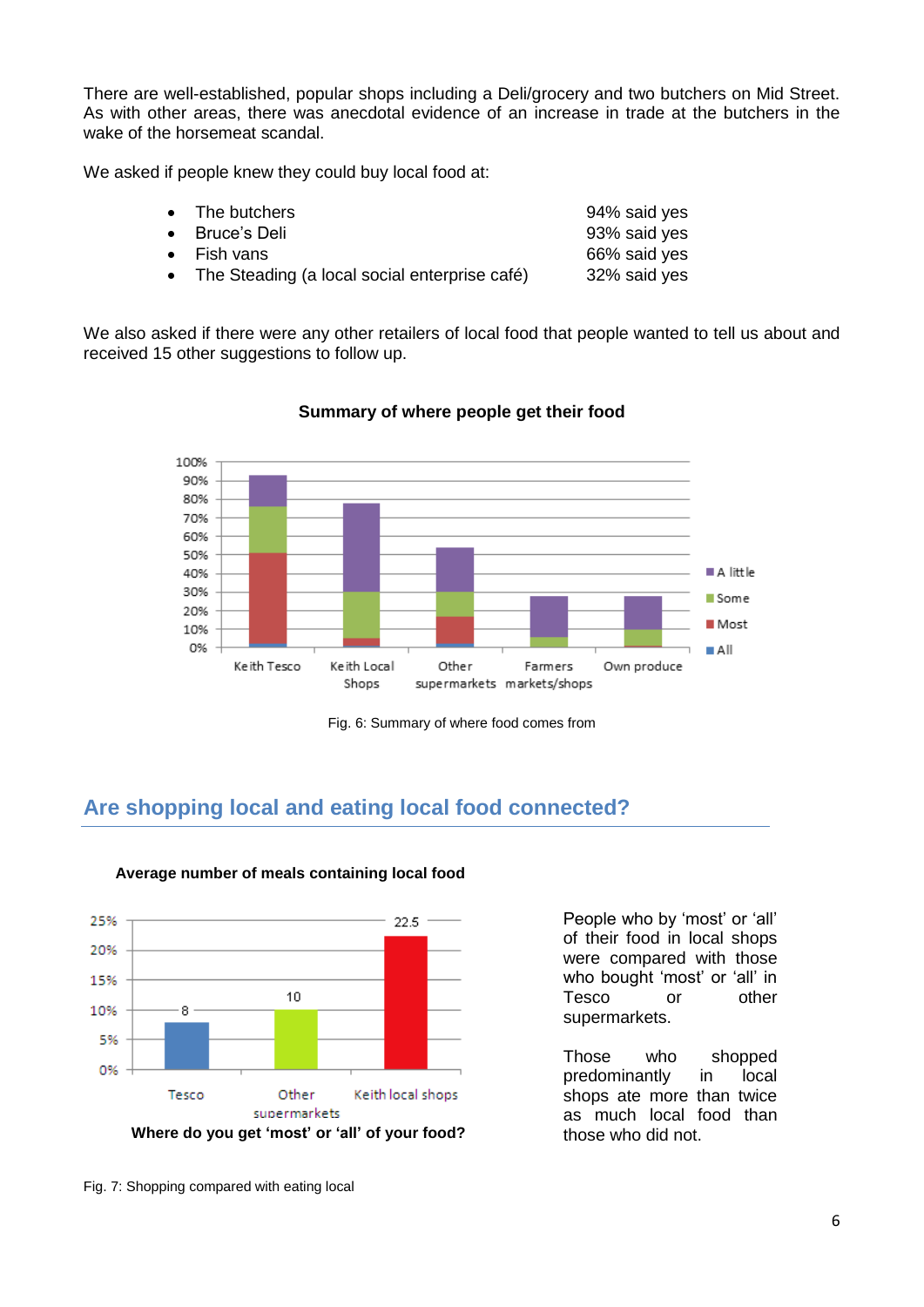38 % of households answered that they grew at least 'a little' of their own food. From the survey as well as project activities and feedback, and the rapidly increasing membership of Keith Allotment Group, it was clear there was a lot of interest in growing your own in Keith & Strathisla.

**"***We have set out on a new adventure and trying to go very self-sufficient. Fruit/veg/meat/eggs"*

*"We are moving to the country in late 2013. We would appreciate info on growing on vegetables."*

*"Recently moved to a house with a bigger garden and we are planning to grow our own fruit & veg."*

Interestingly, not all those who checked the box to stay they grew their own counted it in the 'where does your food come from?' question.



# **Does growing your own influence what you eat?**

Those who grew their own produce ate on average 10 meals containing local food per week, the same as the average for everyone surveyed. They ate fruit or vegetables at an average of 15 meals in a week, not significantly different from the average for everyone (16). It seems growing your own does not necessarily lead to eating more fruit and vegetables, or eating more local food.

# **Do you have fruit trees or bushes in your garden?**

34% of households had fruit trees or bushes in their garden. Of those who grew their own fruit, 10% were interested in fruit tree care workshops, as were 28% of those who didn't have fruit in their garden. Part of the local project involves planting a community orchard to increase access to free fruit in the coming years so it was good to see interest being expressed.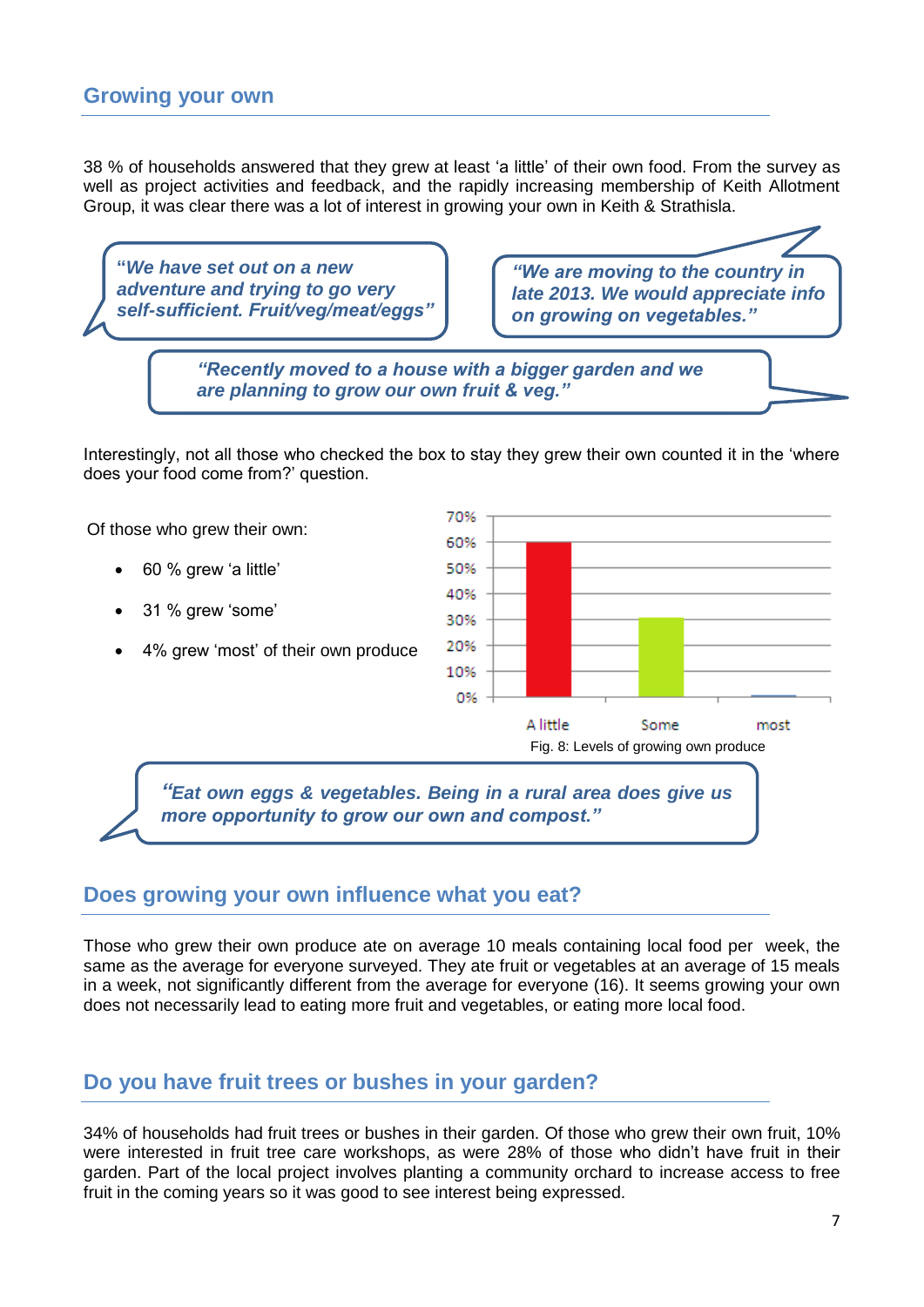51% of households composted their food waste. This is a good starting point but there is scope to increase this percentage.

Levels of composting were not dramatically different between those growing their own (55%) and those who didn't grow any of their own produce (45%).

Of those who were interested in composting workshops three quarters were already composting their food waste. It was good to see people who were not already composting were interested in the workshop but there is an opportunity to increase knowledge and interest in those not already composting. In 2012, 26% of Scottish Households use a local authority waste caddy, 10% disposed of food waste at home and 73% disposed of it as general waste.<sup>1</sup>

# **CONCLUSIONS**

Although supermarket shopping dominated in Keith and Strathisla, local food shops did retain a better than average proportion of the business. Most supermarket shopping was done in Keith Tesco but also at other supermarkets up to 44 miles away.

The businesses best known for local food were the butchers and local deli, long-established businesses. People who shopped more in local shops tended to eat more local food, but around a quarter of households didn't know if their meals contained local food or not. There was scope to increase consumption of local food, and investigating this will form another part of the local food project.

Growing their own food didn't lead to people eating more fruit and vegetables or more local food, although not everyone who said they grew some of their own food counted it when thinking about where their food came from. It might be useful to highlight that food doesn't come more local than when you grow it yourself.

About a third of people grew 'a little' or 'some' of their own produce although more said they would like to. People who gave their email address were sent a newsletter including information on drop-in growing and gardening sessions at Keith allotments.

Roughly half of people compost food waste and a high proportion of them are interested in learning more about composting. Composting workshops will also be delivered as part of the local food project.